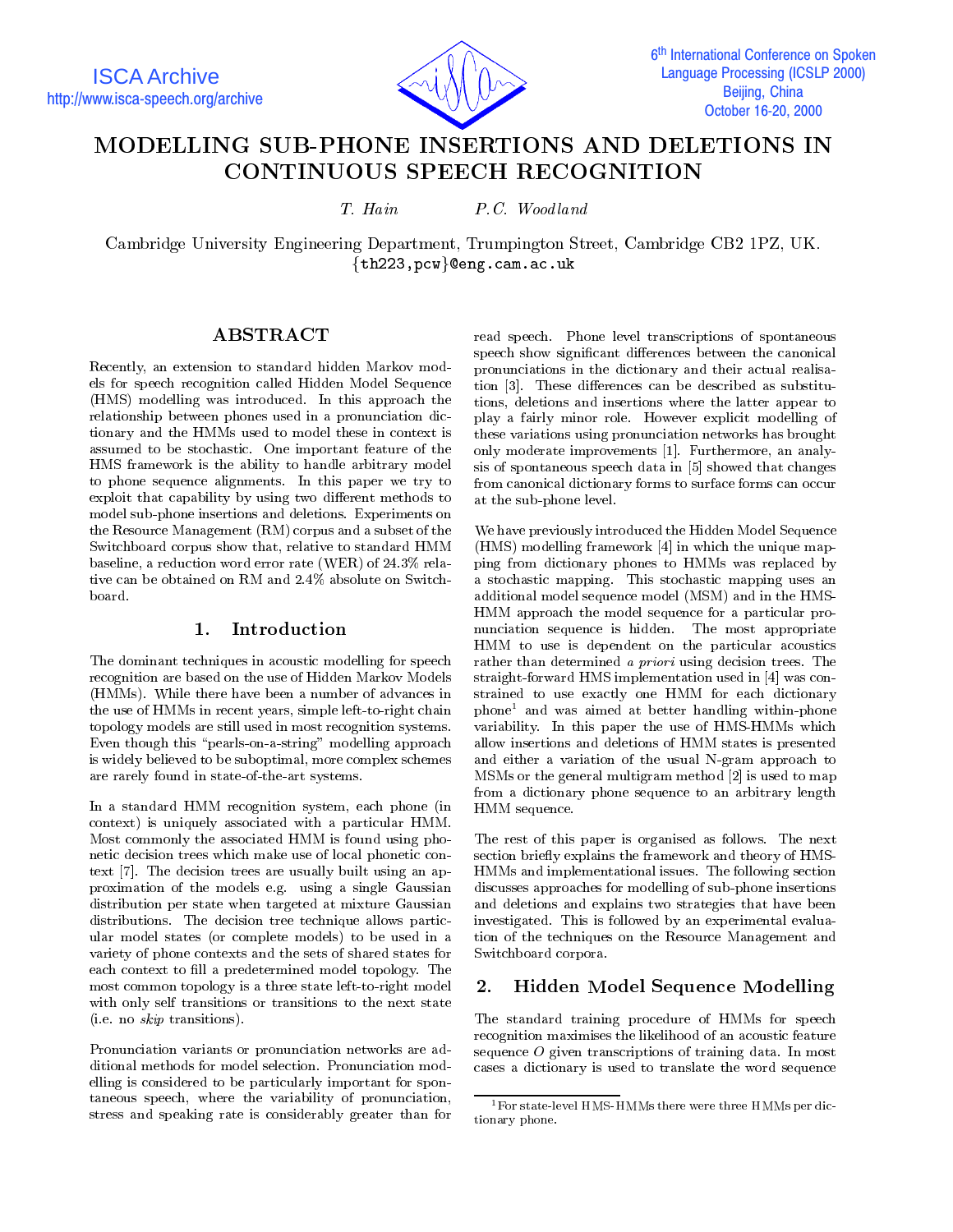into a phone transcription sequence  $R$  which in turn is modelled by a (deterministic) sequence of context dependent HMMs. Therefore, knowledge of  $R$  is equivalent to knowing the HMM sequence  $M$ , or  $p(O|R) = p(O|M)$ . In contrast, HMS-HMMs assume a stochastic mapping:

$$
p(O|R) = \sum_{M} p(O, M|R) = \sum_{M} p(O|M)P(M|R)
$$
 (1)

where the additional stochastic layer  $P(M|R)$  is the model sequence model (MSM) and the sum is taken overall all possible HMM sequences for the particular phone se quence. In (1) it is assumed that the probability of a stochastic sequence depends only on the sequence of the next level up, not on sequences higher up in the hierarchy. Note that no assumption about the length or alignment of the two sequences  $M$  and  $R$  has been made. The value of  $p(O|M)$  is obtained using a standard HMM set. As shown  $\mathbf{3.}$ in [4], when a model  $P(M|R)$  is defined, the Expectation-Maximisation (E-M) algorithm can be used to locally maximise the overall likelihood  $p(O|R)$ . The Viterbi approximation at the model sequence level allows independent optimisation of the HMM and MSM parts and thus greatly simplifies the implementation. It has been used for all experiments in this paper.

If both sequences  $M$  and  $R$  are assumed to be aligned 1:1, the obvious realisation of an MSM is the N-gram model. A triphone model equivalent formulation (i.e. dependence on immediate left and right phonetic context) is given by

$$
P(M|R) = \prod_{t=1}^{N} P(m_t|r_{t-1}r_t r_{t+1})
$$
 the  
dist of this

where N denotes the number of symbol pairs and  $m_t$  and  $r_t$  denote the individual models and phones respectively. For each phone a set of potential HMMs exists. All of these models in parallel constitute the new phone model, where the model distribution gives the probability of each model being used in a particular phone context. This scheme allows for modelling of phone or sub-phone substitutions.

To deal with unseen events in training, standard discounting schemes and Katz backoff to an interpolated left and right biphone and further to a context independent phone distribution are used. Witten-Bell discounting [6] was found to give superior performance over other schemes and has been used for all the HMS-HMM experiments reported here. HMS-HMMs can be implemented at a phone or subphone (state) level. The latter makes the model distributions as denoted in (2) dependent on the position within a phone.

In practice, a large number of parallel models is computationally too expensive. Thus the distributions over all models within a certain phone context are pruned to retain only 95% of the probability mass. In a similar way to how language models are used in recognition, the MSM scores are scaled in the log domain with an experimentally found scale factor. In this paper HMS-HMMs without insertion/deletion modelling are initialised from standard phonetic decision tree clustered HMMs and the set of possible models for a particular phone is derived by stripping the triphone context from the standard HMMs.



Figure 1: HMS-HMM topology on a state level with state insertions and deletions.

## Modelling Sub-Phone Insertions and Deletions

Within the HMS framework several possibilities are available to model insertions and deletions at a sub-phone level. One option is to further assume fixed phone (in context) to model alignment. Since MSMs refer to HMMs in a purely symbolic way, the underlying topology of an HMM is arbitrary. The model may have multiple states or it even may contain no emitting state at all, in which case the model is referred to as "skip" model. Figure 1 shows an example of a HMS phone model with insertions and deletions. The objects in boxes are standard HMMs and the links in-between carry the context-dependent model distribution. If the alignment remains fixed, training and model construction schemes may be kept identical to the ones described in section 2. However the models themselves cannot be drawn from an existing HMM set, as was done for substitution modelling and therefore alternative methods for initialisation are required.

### 3.1. Multigrams

Arbitrary phone to model mappings can be implemented using multigrams [2]. The theory of multigrams allows optimisation of the joint probability of two sequences. Theoretically an arbitrary length subsequence (string) in the phone sequence can produce an arbitrary length string in the model sequence. An empty string is not permitted and practically the string lengths have to be constrained. The set of possible model strings for a particular phone string is found automatically within an E-M training scheme, where the co-segmentation of the two sequences is used as a hidden parameter. In the original multigram work [2] the joint probability  $P(M, R)$  served as the objective function for optimisation. MSMs however only require an estimate for  $P(M|R)$ , which only allows arbitrary length model strings and represents the case of 1:M mappings. In order to enable a certain degree of variation in sequence alignment the longest strings have to contain at least two models. Since multigrams are affected by data sparsity problems, the additional use of multiple phone strings seems to be infeasible.

 $\mathcal{M}$  and  $\mathcal{M}$  (MjR)  $\mathcal{M}$  and optimization of  $\mathcal{M}$  , and  $\mathcal{M}$  (MjR)  $\mathcal{M}$  $\sum_L P(M,L|R)$  where the hidden parameter  $L$  represents a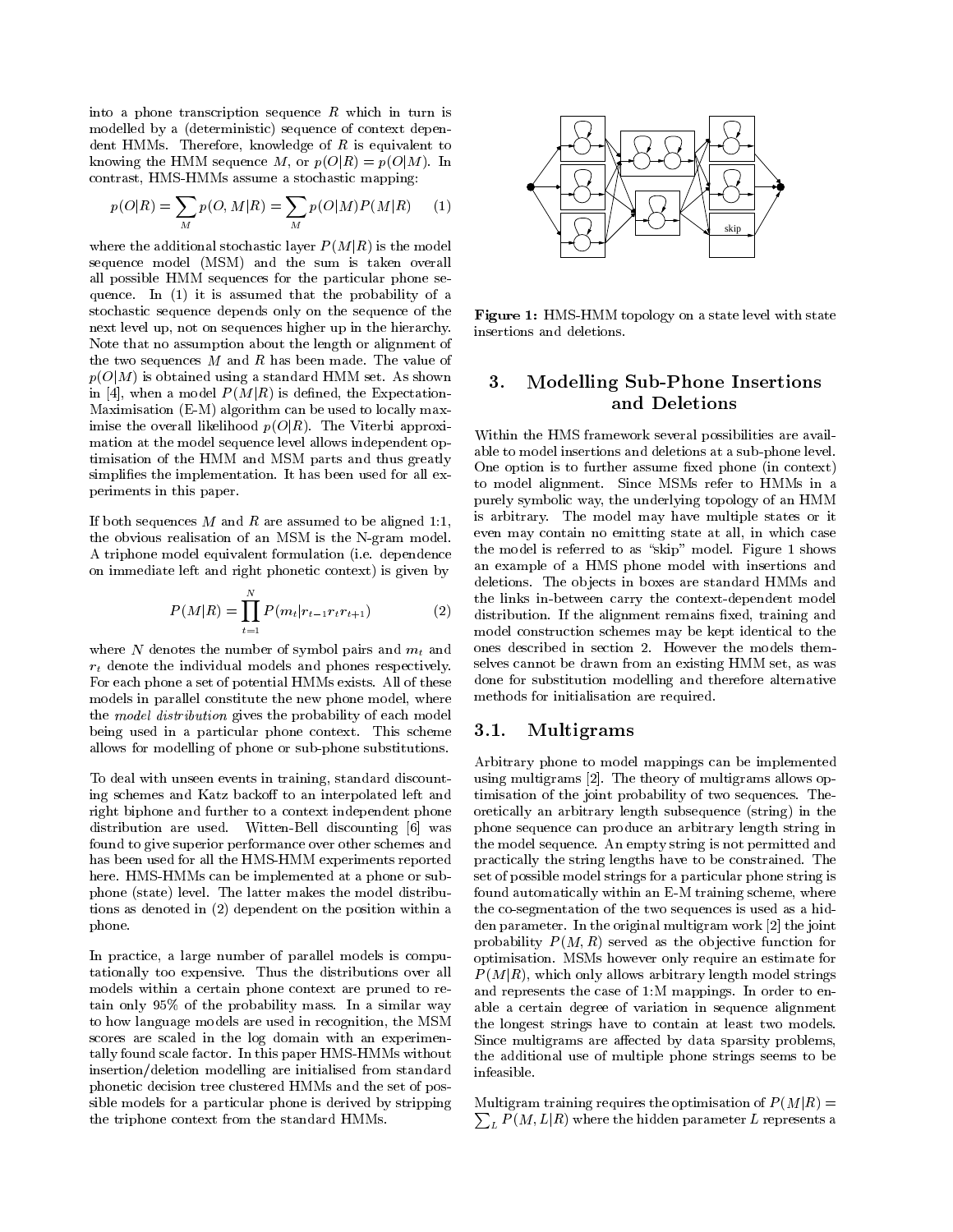particular segmentation of the model sequence (i.e. string boundaries) with exactly the same length as  $R$ . The E-M algorithm can be implemented efficiently using a forward/backward scheme:

$$
\alpha(\tau, t) = P(M_1^{\tau} | R_1^t) \tag{3} \quad \text{nar}
$$

$$
\beta(\tau, t) = P(M_{\tau+1}^{N_M} | R_{t+1}^{N_R}) \tag{4}
$$

where  $\tau$  and t are time indices and the notation  $M_1^{\tau}$  denotes a subsequence of <sup>M</sup> including the boundary elements 1 and  $\tau$ . The forward and backward variables can be computed using the recursions:

$$
\alpha(\tau, t) = \sum_{k=1}^{K} \alpha(\tau - k, t - 1) P(m_{\tau - k + 1}^{\tau} | \mathbf{r}_t)
$$
 (5) we  

$$
\beta(\tau,t) = \sum_{k=1}^{K} \beta(\tau+k, t+1) P(m_{\tau+1}^{\tau+k}|\mathbf{r}_{t+1})
$$
 (6) with  
time

where  $K$  denotes the maximum number of models to be joined together and  $r_t$  stands for the phone plus context at position  $t$ , which in the triphone equivalent case is the triple  $(r_{t-1}, r_t, r_{t+1})$ . The reestimation of the probability of a particular model string  $\mu$  of length k with a particular phone context  $\rho$  is

$$
\hat{P}(\mu|\rho) = \frac{\sum_{t,\tau} \alpha(\tau - k, t - 1)\beta(\tau, t)\delta_{\tau, t}^{\mu, \rho}}{\sum_{t,\tau} \alpha(\tau - k, t - 1)\beta(\tau, t)\delta_t^{\rho}} \tag{7}
$$
nu

where  $\delta^{\scriptscriptstyle{CU}}_{\tau,t}$  and  $\delta^{\scriptscriptstyle{L}}_t$  are indicator functions:

$$
\delta_{\tau,t}^{\mu,\rho} = \begin{cases} 1 & M_{\tau-k+1}^{\tau} = \mu \text{ and } \mathbf{r}_t = \rho \\ 0 & \text{otherwise} \end{cases}
$$
 (8)  $\text{the } \mathbf{r}_t$ 

$$
\delta_t^\rho = \begin{cases} 1 & \mathbf{r}_t = \rho \\ 0 & \text{otherwise} \end{cases}
$$
 (9)  $\begin{array}{c} \text{pus} \\ \text{I} \end{array}$ 

#### **Implementation**  $3.2.$

In practice the 1:1 phone to model mapping was relaxed gradually by a first introducing "skips" and then insertions in a second stage.

The first set of experiments (Scenario A) was aimed at using multigrams in a straight-forward fashion. For each phone context a large set of model strings was used. The model strings themselves consist of three single-state models. In a next stage the modelling of skips was implemented by adding all possible alternative models in which a single state was deleted. After several E-M steps using a standard N-gram MSM, in the second stage the N-gram model was replaced byamultigram model. Sharing of states between adjacent phone contexts was allowed.

Initial model strings for Scenario A were obtained from a state-level HMS-HMM system. All state-model triplets within each triphone context were collected and added to a new HMS-HMM set. The HMS-HMM then operates on the phone level. Since the number of such triplets is large, sparsity problems require a considerable amount of pruning of model distributions. The sparsity of distributions is

the ma jor disadvantage throughout all stages of this scenario, which even required hard limits to be placed on the number of allowable alternative models during training.

 $\sum_{i=1}^{t+1}$  (1)  $\sum_{i=1}^{t}$  skip HMM (i.e. with no output distribution) was added To overcome the above difficulties, a second approach, Scenario B, tried to make estimates for model probabilities more robust by using MSMs on a state level. An explicit to the list of possible models within each phone context. A common initial value for the probability of these skip models in all contexts was chosen. After several E-M iterations an estimate of the probability of skips in each phone context was obtained. Two different second stages were tested. In one case all pairs of models from the same phone position have been added to the model distribution. This can be sufficiently modelled using N-grams. In the second case models from adjacent phone positions but within a particular phone were added. After some rees timation steps using N-grams, a multigram MSM with a maximum of two elements per model string was used.

### 4. Experiments

All insertion/deletion experiments used an HMS-HMM model set for initialisation, which itself was initialised from the baseline HMM model set (see [4] for details). Thus all model sets for a particular corpus have exactly the same number of states and mixture components per state.

Experiments have been conducted using both Resource Management (RM) and Switchboard. RM was chosen be cause of the small amount of training data and the single pronunciation dictionary in our standard HMM setup. The main focus of this work, however, lies in modelling of spontaneous speech. Experiments on the Switchboard corpus used a 18 hour training set of Switchboard-I (Swbd-I) data (Minitrain) and tests were conducted on two 30 minute Switchboard test sets (MTtest and WS96DevSub). The HMM baseline system has 2954 states and 12 mixture components and uses conversation side based cepstral mean and variance normalisation.

|                 | <b>MTtest</b> | WS96DevSub | Overall |
|-----------------|---------------|------------|---------|
| baseline HMM    | 43.68         | 46.32      | 45.04   |
| baseline HMS    | 42.88         | 44.70      | 43.82   |
| HMS model level | 43.69         | 45.25      | 44.49   |
| + max model     | 43.36         | 44.63      | 44.01   |
| $+$ deletions   | 43.41         | 44.38      | 43.91   |
| $+$ multigram   | 43.14         | 44.17      | 43.67   |

Table 1: Scenario A: %WER on Switchboard using various model level HMS-HMMs. Results were obtained by rescoring trigram lattices.

Due to the problems of data sparsity, experiments for Scenario A have only been conducted on Switchboard. Table 1 shows word error rates (WERs) on both test sets for the baseline HMM and HMS-HMM systems and for the various stages within Scenario A. As can be seen the step towards phone unit modelling brings a performance degradation which can be partly recovered by setting a hard limit to the maximum number of models per phone context (max